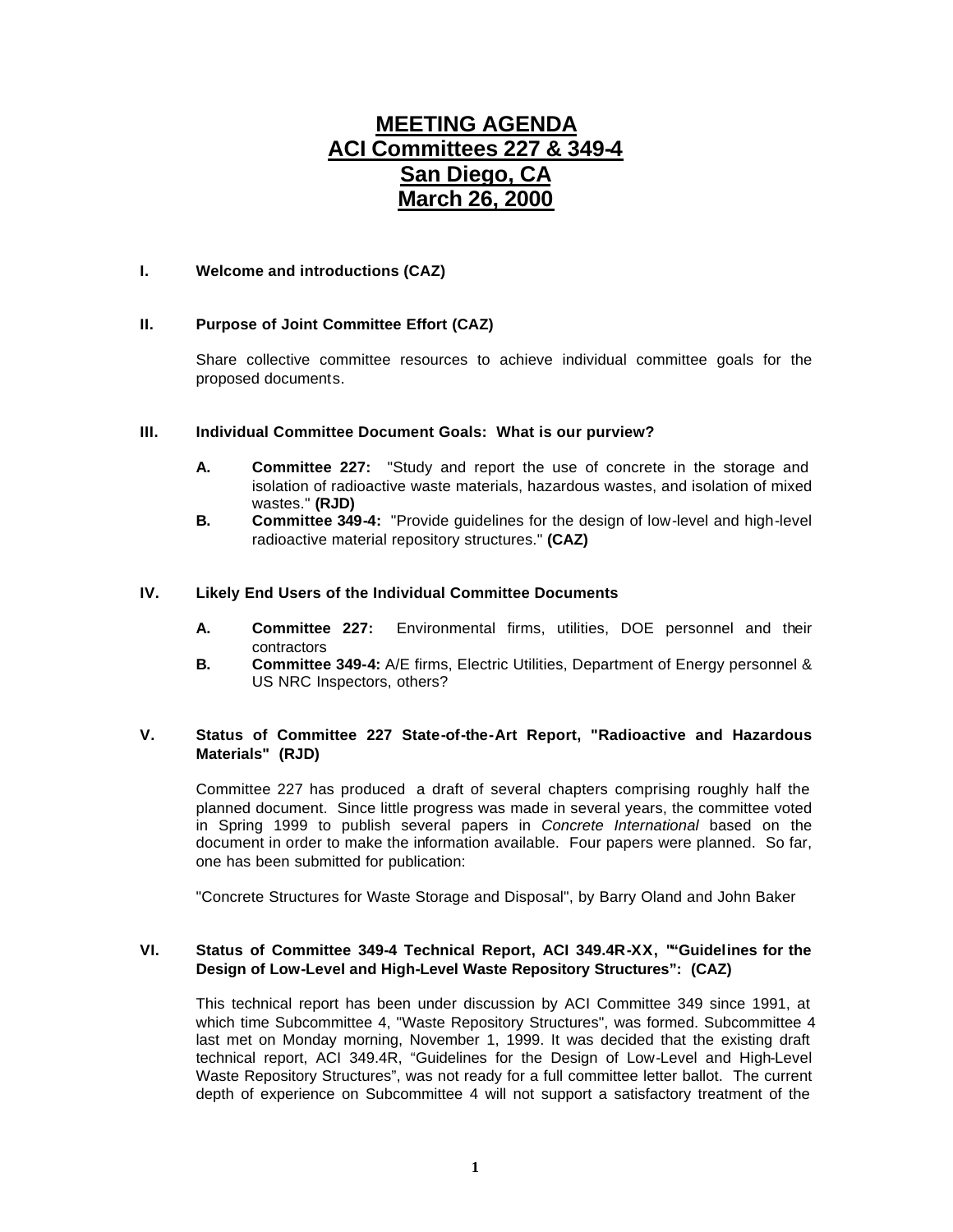diverse range of repository structure types and their various regulatory requirements in this proposed state-of-the-art technical report. Due to the diversity of waste repository structure types and the limited depth of experience on Subcommittee 4, generic design issues and design guidelines could not be identified at this time.

- **A. ACI 349 Chairman Zalesiak suggested several options to shore up the experience gap on Subcommittee 4: (CAZ) [Please keep the discussion brief.]**
	- **1.** recruitment of experienced new members
	- **2.** initiation of collaborative effort with ACI Committee 227
	- **3.** increased information sharing amongst subcommittee members
	- **4.** initiate a review of ACI 349/349R-97 and develop a list of key design issues (i.e. section-by-section), not addressed or not applicable to waste repository structures:

**B. At the Subcommittee 4 meeting, certain design issues were raised for consideration when reviewing ACI 349/349R-97 for applicability to waste repository structures: (CAZ) [Please keep the discussion brief.]**

- **1.** load cases and load combinations
- **2.** long-term durability issues and material recommendations
- **3.** creep effects under long-term exposure to high temperatures
- **4.** in-service inspection requirements
- **5.** quality assurance requirements

# **VII. Status of Other Committee 349 Documents: (CAZ) [For Information Only]**

**A. ACI 349/349R-XX, "Code Requirements for Nuclear Safety Related Concrete Structures":**

Committee 349 last revised this document in April 1997. TAC has approved the latest proposed changes in October 1999. The proposed changes reflect ACI 318/318R-95 revisions and will appear in an upcoming issue of Concrete International for public comment.

- **B. ACI 349.1R-91 (Re-approved 1996), "Reinforced Concrete Design for Thermal Effects on Nuclear Power Plant Structures":** Committee 349 last re-approved this technical report in November 1996. The next committee action must occur by 2001 to maintain this document in the *"ACI Manual of Concrete Practice*". *Subcommittee 2 action is required at this time.*
- *C.* **ACI 349.2R-97, "Embedment Design Examples":** Committee 349 last revised this technical report in October 1997. The next committee action must occur by 2002 to maintain this document in the *"ACI Manual of Concrete Practice*". Subcommittee 3 is working to revise the design examples to include the CC Method. Plans are to ballot these new examples once the new Appendix B has been issued. *Subcommittee 3 action is required at this time.*
- **D. ACI 349.3R-96, "Evaluation of Existing Nuclear Safety Related Concrete Structures":** Committee 349 first issued this technical report in January 1996. The next committee action must occur by 2001 to maintain this document in the *"ACI Manual of Concrete Practice*". This technical report is currently under committee ballot for revision. *Subcommittee 1 action is required at this time.*
- **E. ACI 349.5R-XX, "Methodology for Capacity-Side Fragility Analyses":** This technical report has been under discussion, by Subcommittee 2, since March 1995. *Subcommittee 2 action required at this time.*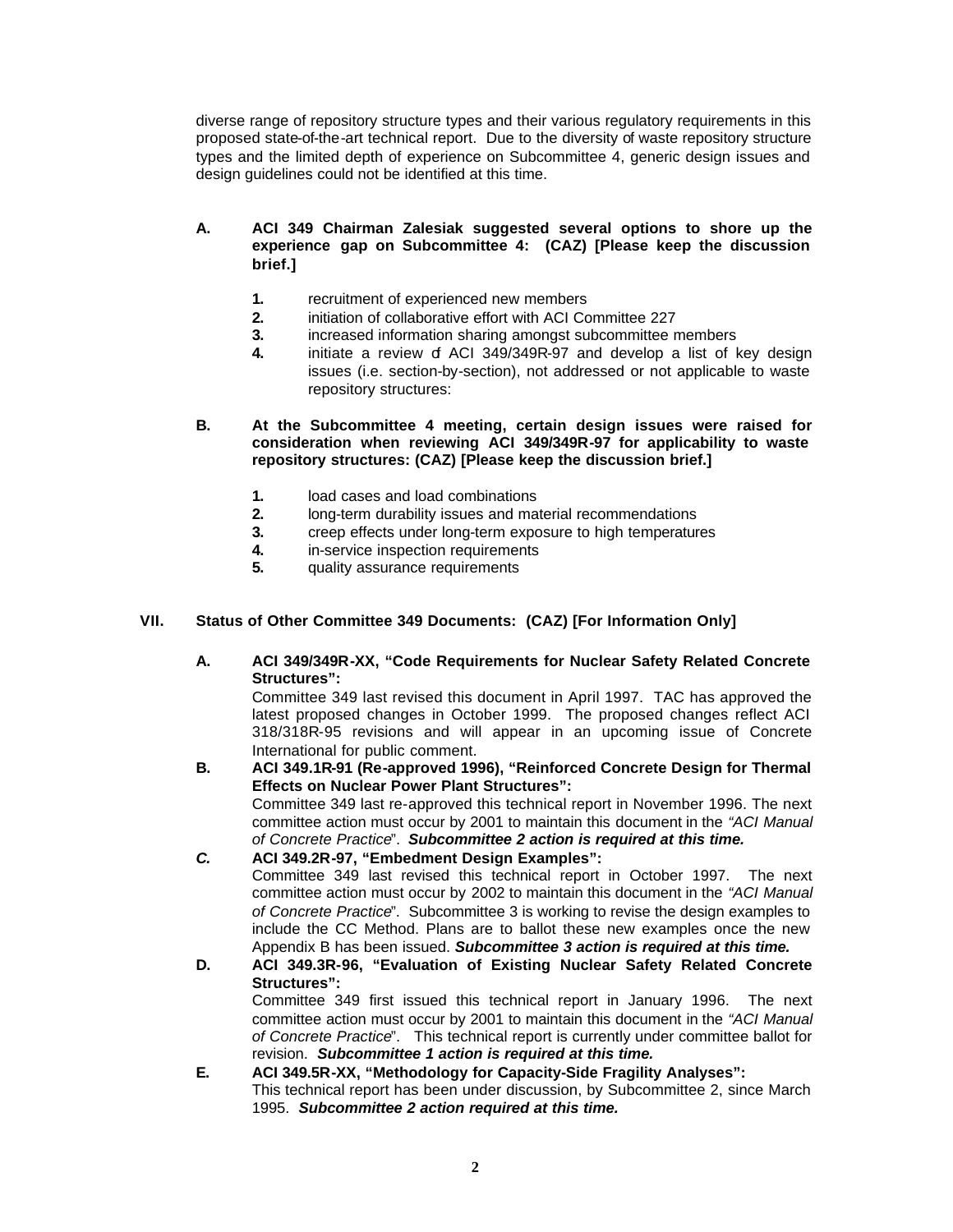## **VIII. General Subject Areas of Overlap Relative to ACI Committees 227 & 349-4 (RJD)**

- **A.** Design Philosophy for Low-Level Waste Facilities
- **B.** Definitions and Terminology Associated with LLW Facilities
- **C.** Regulatory Requirements, Standards/Codes for Licensing/Operation of LLW **Facilities**
- **D.** Types of LLW Facilities Applicable to Committees 227 & 349-4 Technical Reports
- **E.** Degradation Mechanisms Associated with LLW Facilities
- **F.** Service Life Predictions for LLW Facilities<br>**G.** Performance Expectations and Technical
- **G.** Performance Expectations and Technical Issues for LLW Facilities

# **IX. General Subject Areas Unique to ACI Committees 227 & 349-4**

- **A. Subject Areas Unique to Committee 227: Materials Science and Chemistry (RJD)**
	- **1.** waste stabilization and solidification
	- **2.** chemical interactions between waste and cementitious materials
	- **3.** others \_\_\_\_\_\_\_?

# **B. Subject Areas Unique to Committee 349-4 (CAZ)**

- **1.** structural design guidelines for reinforced concrete repository structures
- **2.** QA/QC requirements for design, construction and record keeping
- **3.** others \_\_\_\_\_\_\_?

## **X. Available Options to Prepare State -of-the-Art Technical Report(s)**

- **A.** work collectively to prepare one comprehensive technical report on the subject
- **B.** work collectively on subject area overlaps, but prepare separate technical reports<br>**C.** work independently, but collaborate for peer review prior to committee letter ballot
- work independently, but collaborate for peer review prior to committee letter ballots
- **D.** work independently, but collaborate for peer review after committee balloting
- **E.** develop design philosophy jointly
- **F.** develop common glossary

## **XI. The Next Step(s)**

- **A.** decide on the most effective option, above, to achieve each committee's goal<br>**B.** minimize duplication of efforts between Committees 227 & 349-4
- **B.** minimize duplication of efforts between Committees 227 & 349-4
- **C.** agree on an effective peer review arrangement between Committees 227 & 349-4
- **D.** assign responsibilities for design philosophy paper to be submitted to *Concrete International*
- **E.** assign tasks for developing common glossary for use in the state-of-the-art reports of both committees
- **F.** joint session?
- **G.** call for new members